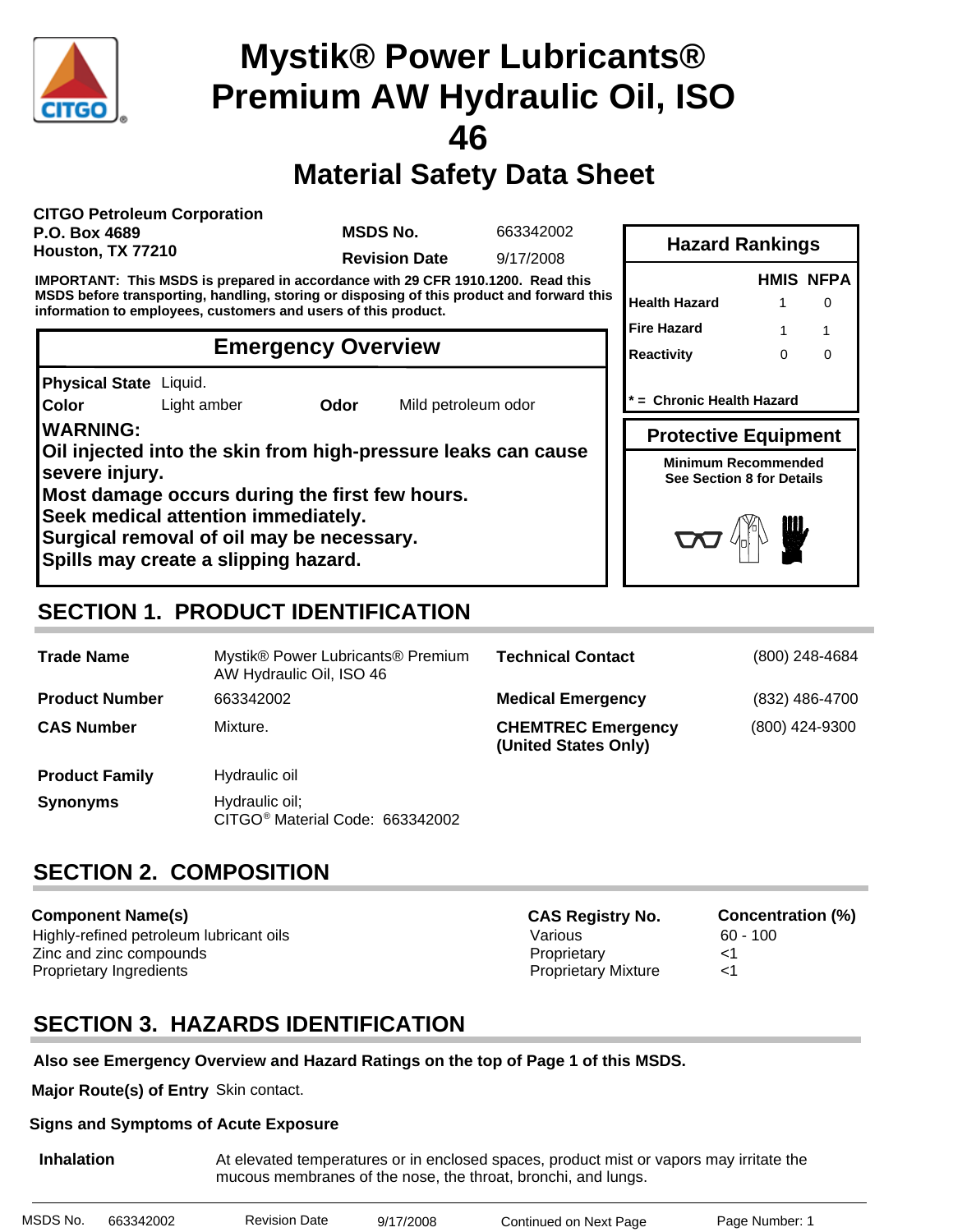| <b>Eye Contact</b>                              | This product can cause transient mild eye irritation with short-term contact with liquid sprays<br>or mists. Symptoms include stinging, watering, redness, and swelling.                                                                                                                                                                                                                                    |
|-------------------------------------------------|-------------------------------------------------------------------------------------------------------------------------------------------------------------------------------------------------------------------------------------------------------------------------------------------------------------------------------------------------------------------------------------------------------------|
| <b>Skin Contact</b>                             | This material can cause mild skin irritation from prolonged or repeated skin contact.<br>Injection under the skin can cause inflammation and swelling. Injection of pressurized<br>hydrocarbons can cause severe, permanent tissue damage. Initial symptoms may be minor.<br>Injection of petroleum hydrocarbons requires immediate medical attention.                                                      |
| Ingestion                                       | If swallowed, large volumes of material can cause generalized depression, headache,<br>drowsiness, nausea, vomiting and diarrhea. Smaller doses can cause a laxative effect. If<br>aspirated into the lungs, liquid can cause lung damage.                                                                                                                                                                  |
| <b>Chronic Health Effects</b><br><b>Summary</b> | This product contains a petroleum-based mineral oil. Prolonged or repeated skin contact<br>can cause mild irritation and inflammation characterized by drying, cracking, (dermatitis) or<br>oil acne. Repeated or prolonged inhalation of petroleum-based mineral oil mists at<br>concentrations above applicable workplace exposure levels can cause respiratory irritation or<br>other pulmonary effects. |
| <b>Conditions Aggravated</b><br>by Exposure     | Disorders of the following organs or organ systems that may be aggravated by significant<br>exposure to this material or its components include: Skin                                                                                                                                                                                                                                                       |
| <b>Target Organs</b>                            | May cause damage to the following organs: skin.                                                                                                                                                                                                                                                                                                                                                             |
|                                                 | Azazla zazadz Betzatlek (TRS so kotko orkeo organizo de so so so so so so so so so so storico de la Altat (Pek                                                                                                                                                                                                                                                                                              |

**Carcinogenic Potential** This product is not known to contain any components at concentrations above 0.1% which are considered carcinogenic by OSHA, IARC or NTP.

**OSHA Hazard Classification is indicated by an "X" in the box adjacent to the hazard title. If no "X" is present, the product does not exhibit the hazard as defined in the OSHA Hazard Communication Standard (29 CFR 1910.1200).**

|                                              | <b>OSHA Health Hazard Classification</b>                 |                                                                 | <b>OSHA Physical Hazard Classification</b>              |                                                        |  |
|----------------------------------------------|----------------------------------------------------------|-----------------------------------------------------------------|---------------------------------------------------------|--------------------------------------------------------|--|
| <b>Irritant</b><br>Toxic<br><b>Corrosive</b> | <b>Sensitizer</b><br><b>Highly Toxic</b><br>Carcinogenic | <b>Combustible</b><br><b>Flammable</b><br><b>Compressed Gas</b> | <b>Explosive</b><br>Oxidizer<br><b>Organic Peroxide</b> | Pyrophoric<br><b>Water-reactive</b><br><b>Unstable</b> |  |

### **SECTION 4. FIRST AID MEASURES**

**Take proper precautions to ensure your own health and safety before attempting rescue or providing first aid. For more specific information, refer to Exposure Controls and Personal Protection in Section 8 of this MSDS.**

| <b>Inhalation</b>   | Move victim to fresh air. If victim is not breathing, immediately begin rescue breathing. If<br>breathing is difficult, 100 percent humidified oxygen should be administered by a qualified<br>individual. Seek medical attention immediately. Keep the affected individual warm and at<br>rest.                                                                                                                                                                                                                                     |
|---------------------|--------------------------------------------------------------------------------------------------------------------------------------------------------------------------------------------------------------------------------------------------------------------------------------------------------------------------------------------------------------------------------------------------------------------------------------------------------------------------------------------------------------------------------------|
| <b>Eye Contact</b>  | Check for and remove contact lenses. Flush eyes with cool, clean, low-pressure water while<br>occasionally lifting and lowering eyelids. Seek medical attention if excessive tearing, redness,<br>or pain persists.                                                                                                                                                                                                                                                                                                                  |
| <b>Skin Contact</b> | If burned by hot material, cool skin by quenching with large amounts of cool water. For<br>contact with product at ambient temperatures, remove contaminated shoes and clothing.<br>Wipe off excess material. Wash exposed skin with mild soap and water. Seek medical<br>attention if tissue appears damaged or if pain or irritation persists. Thoroughly clean<br>contaminated clothing before reuse. Clean or discard contaminated leather goods. If material<br>is injected under the skin, seek medical attention immediately. |
| Ingestion           | Do not induce vomiting unless directed to by a physician. Do not give anything to drink unless<br>directed to by a physician. Never give anything by mouth to a person who is not fully<br>conscious. Seek medical attention immediately.                                                                                                                                                                                                                                                                                            |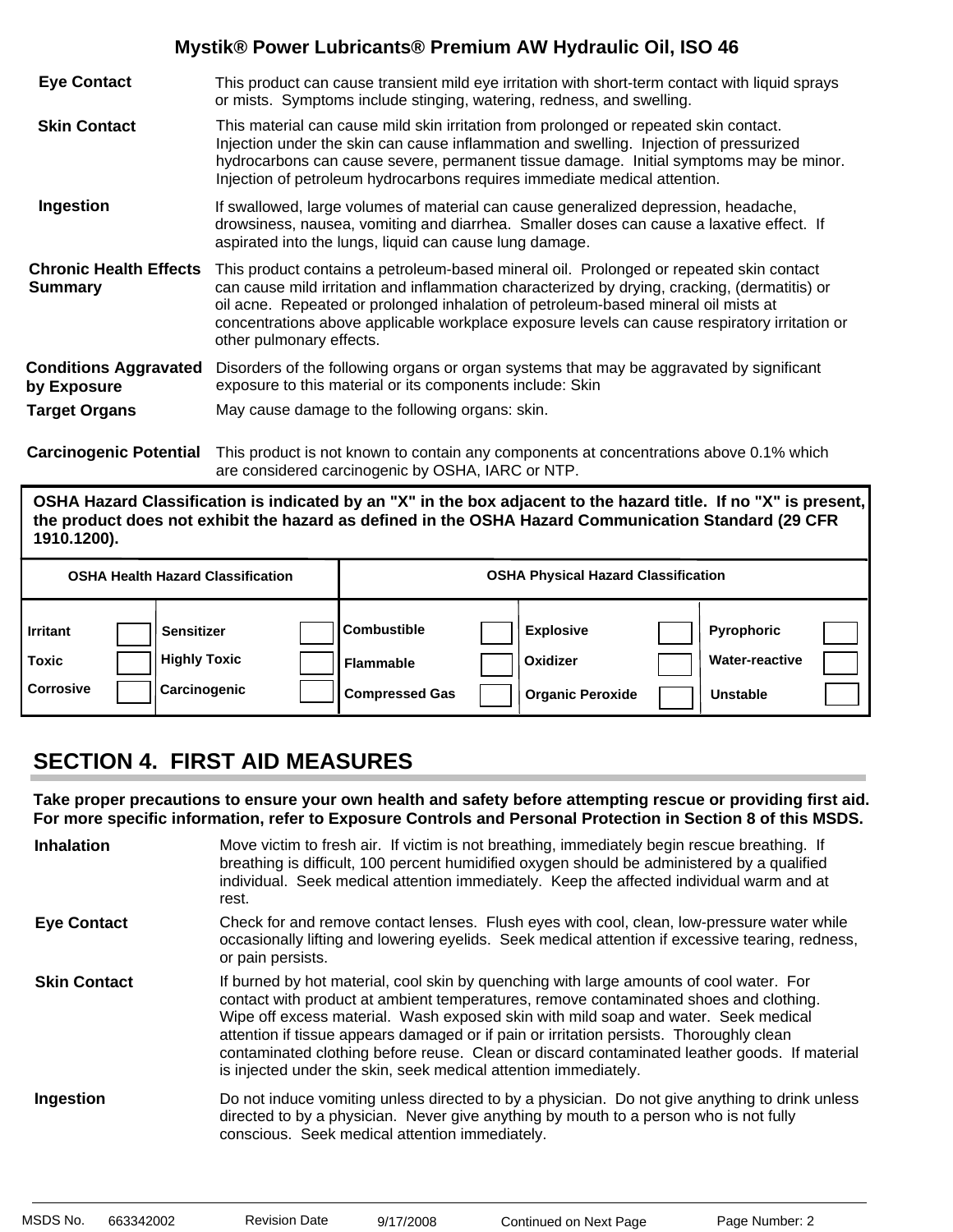**Notes to Physician** SKIN: In the event of injection in underlying tissue, immediate treatment should include extensive incision, debridement and saline irrigation. Inadequate treatment can result in ischemia and gangrene. Early symptoms may be minimal.

> INGESTION: The viscosity range of the product(s) represented by this MSDS is greater than 100 SUS at 100°F. Careful gastric lavage may be considered to evacuate large quantities of material.

#### **SECTION 5. FIRE FIGHTING MEASURES**

| <b>NFPA Flammability</b><br><b>Classification</b> | NFPA Class-IIIB combustible material.                                                                                                                |                                                                                                                                                                                                                                                                                   |  |
|---------------------------------------------------|------------------------------------------------------------------------------------------------------------------------------------------------------|-----------------------------------------------------------------------------------------------------------------------------------------------------------------------------------------------------------------------------------------------------------------------------------|--|
| <b>Flash Point</b>                                | Open cup: 220°C (428°F) (Cleveland.).                                                                                                                |                                                                                                                                                                                                                                                                                   |  |
| Lower Flammable Limit No data.                    |                                                                                                                                                      | Upper Flammable Limit No data.                                                                                                                                                                                                                                                    |  |
| <b>Autoignition</b><br><b>Temperature</b>         | Not available.                                                                                                                                       |                                                                                                                                                                                                                                                                                   |  |
| <b>Products</b>                                   | Hazardous Combustion Carbon dioxide, carbon monoxide, smoke, fumes, unburned hydrocarbons and oxides of<br>sulfur, phosphorus, zinc and/or nitrogen. |                                                                                                                                                                                                                                                                                   |  |
| <b>Special Properties</b>                         | may burn at temperatures below the flash point.                                                                                                      | This material can burn but will not readily ignite. This material will release vapors when<br>heated above the flash point temperature that can ignite when exposed to a source of<br>ignition. In enclosed spaces, heated vapor can ignite with explosive force. Mists or sprays |  |
| <b>Extinguishing Media</b>                        | dioxide or inert gas in confined spaces.                                                                                                             | Use dry chemical, foam, carbon dioxide or water fog. Water or foam may cause frothing.<br>Carbon dioxide and inert gas can displace oxygen. Use caution when applying carbon                                                                                                      |  |
| <b>Protection of Fire</b><br><b>Fighters</b>      | decomposition products and oxygen deficiencies.                                                                                                      | Firefighters must use full bunker gear including NIOSH-approved positive pressure<br>self-contained breathing apparatus to protect against potential hazardous combustion or                                                                                                      |  |

### **SECTION 6. ACCIDENTAL RELEASE MEASURES**

**Take proper precautions to ensure your own health and safety before attempting spill control or clean-up. For more specific information, refer to the Emergency Overview on Page 1, Exposure Controls and Personal Protection in Section 8 and Disposal Considerations in Section 13 of this MSDS.**

> Do not touch damaged containers or spilled material unless wearing appropriate protective equipment. Slipping hazard; do not walk through spilled material. Stop leak if you can do so without risk. For small spills, absorb or cover with dry earth, sand, or other inert non-combustible absorbent material and place into waste containers for later disposal. Contain large spills to maximize product recovery or disposal. Prevent entry into waterways or sewers. In urban area, cleanup spill as soon as possible. In natural environments, seek cleanup advice from specialists to minimize physical habitat damage. This material will float on water. Absorbent pads and similar materials can be used. Comply with all laws and regulations.

### **SECTION 7. HANDLING AND STORAGE**

**Handling**

Keep containers closed and do not handle or store near heat, sparks, or any other potential ignition sources. Avoid contact with oxidizing agents. Never siphon by mouth. Avoid contact with eyes, skin, and clothing. Avoid contamination and extreme temperatures.

Empty containers may contain product residues that can ignite with explosive force. Drain and purge equipment, as necessary, to remove material residues. Follow proper entry procedures, including compliance with 29 CFR 1910.146 prior to entering confined spaces such as tanks or pits. Use appropriate respiratory protection when concentrations exceed any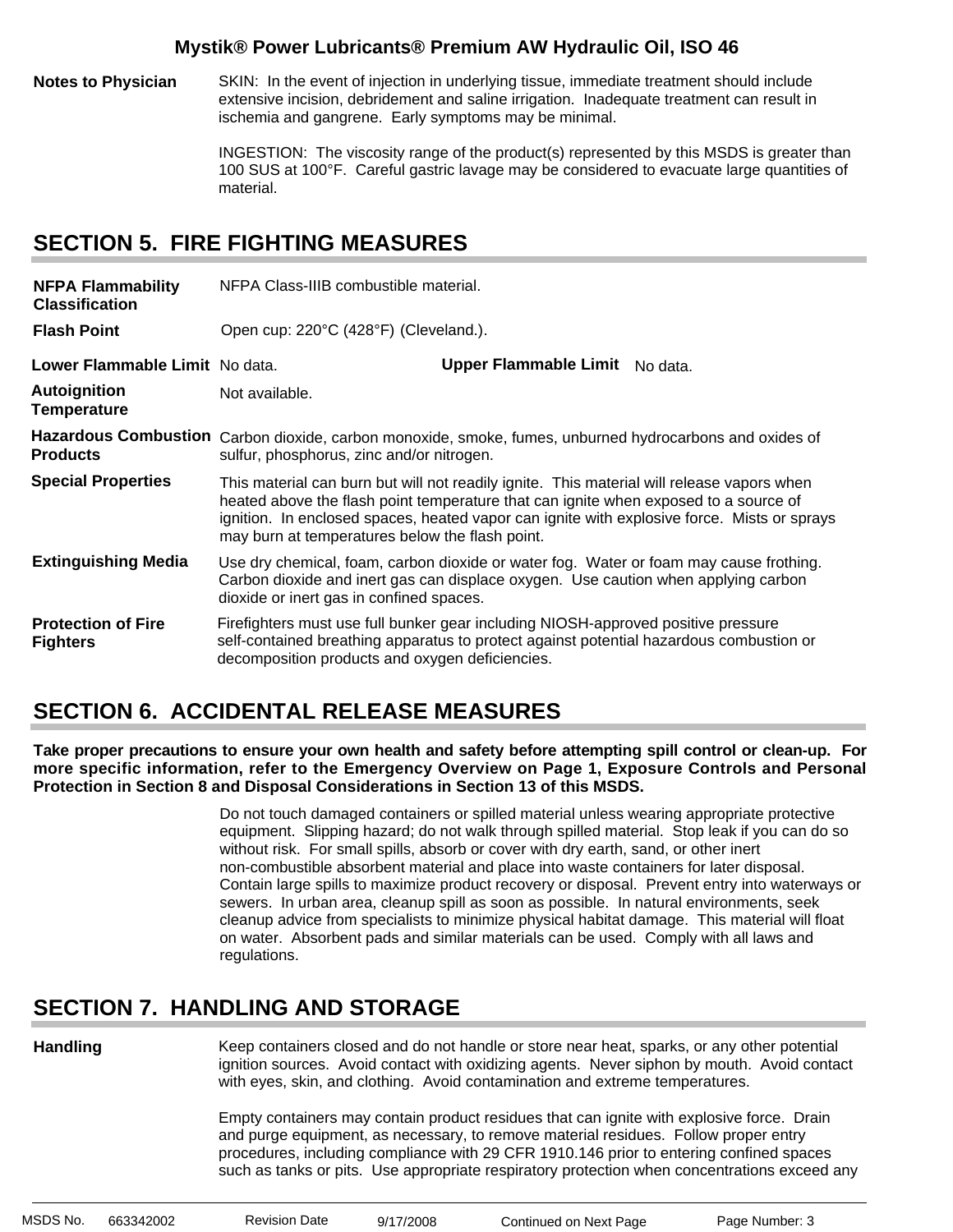established occupational exposure level (See Section 8). Promptly remove contaminated clothing. Wash exposed skin thoroughly with soap and water after handling.

Do not pressurize, cut, weld, braze solder, drill, grind or expose containers to flames, sparks, heat or other potential ignition sources. Protect containers against physical damage. Consult appropriate federal, state and local authorities before reusing, reconditioning, reclaiming, recycling or disposing of empty containers and/or waste residues of this product.

**Storage** Keep container tightly closed. Store in a cool, dry, well-ventilated area. Store only in approved containers. Do not store with strong oxidizing agents. Do not store at elevated temperatures. Avoid storing product in direct sunlight for extended periods of time. Storage area must meet OSHA requirements and applicable fire codes. Consult appropriate federal, state and local authorities before reusing, reconditioning, reclaiming, recycling or disposing of empty containers or waste residues of this product.

### **SECTION 8. EXPOSURE CONTROLS AND PERSONAL PROTECTION**

- **Engineering Controls** Provide exhaust ventilation or other engineering controls to keep the airborne concentrations of mists and/or vapors below the recommended exposure limits (see below). An eye wash station and safety shower should be located near the work-station.
- **Personal Protective Equipment** Personal protective equipment should be selected based upon the conditions under which this material is used. A hazard assessment of the work area for PPE requirements should be conducted by a qualified professional pursuant to OSHA regulations. The following pictograms represent the minimum requirements for personal protective equipment. For certain operations, additional PPE may be required.



- Safety glasses equipped with side shields are recommended as minimum protection in industrial settings. Wear goggles if splashing or spraying is anticipated. Wear goggles and face shield if material is heated above 125°F (51°C). Have suitable eye wash water available. **Eye Protection**
- None required for incidental contact. Use gloves constructed of chemical resistant materials such as heavy nitrile rubber if frequent or prolonged contact is expected. Use heat-protective gloves when handling product at elevated temperatures. **Hand Protection**
- Use clean protective clothing if splashing or spraying conditions are present. Protective clothing may include long-sleeve outer garment, apron, or lab coat. If significant contact occurs, remove oil-contaminated clothing as soon as possible and promptly shower. Launder contaminated clothing before reuse or discard. Wear heat protective boots and protective clothing when handling material at elevated temperatures. **Body Protection**
- The need for respiratory protection is not anticipated under normal use conditions and with adequate ventilation. If elevated airborne concentrations above applicable workplace exposure levels are anticipated, a NIOSH-approved organic vapor respirator equipped with a dust/mist prefilter should be used. Protection factors vary depending upon the type of respirator used. Respirators should be used in accordance with OSHA requirements (29 CFR 1910.134). **Respiratory Protection**
- Use good personal hygiene practices. Wash hands and other exposed skin areas with plenty of mild soap and water before eating, drinking, smoking, use of toilet facilities, or leaving work. DO NOT use gasoline, kerosene, solvents or harsh abrasives as skin cleaners. Since specific exposure standards/control limits have not been established for this product, the "Oil Mist, Mineral" exposure limits shown below are suggested as minimum control guidelines. **General Comments**

#### **Occupational Exposure Guidelines**

| <b>Substance</b> |           |                      | <b>Applicable Workplace Exposure Levels</b> |                        |                |  |  |
|------------------|-----------|----------------------|---------------------------------------------|------------------------|----------------|--|--|
| MSDS No.         | 663342002 | <b>Revision Date</b> | 9/17/2008                                   | Continued on Next Page | Page Number: 4 |  |  |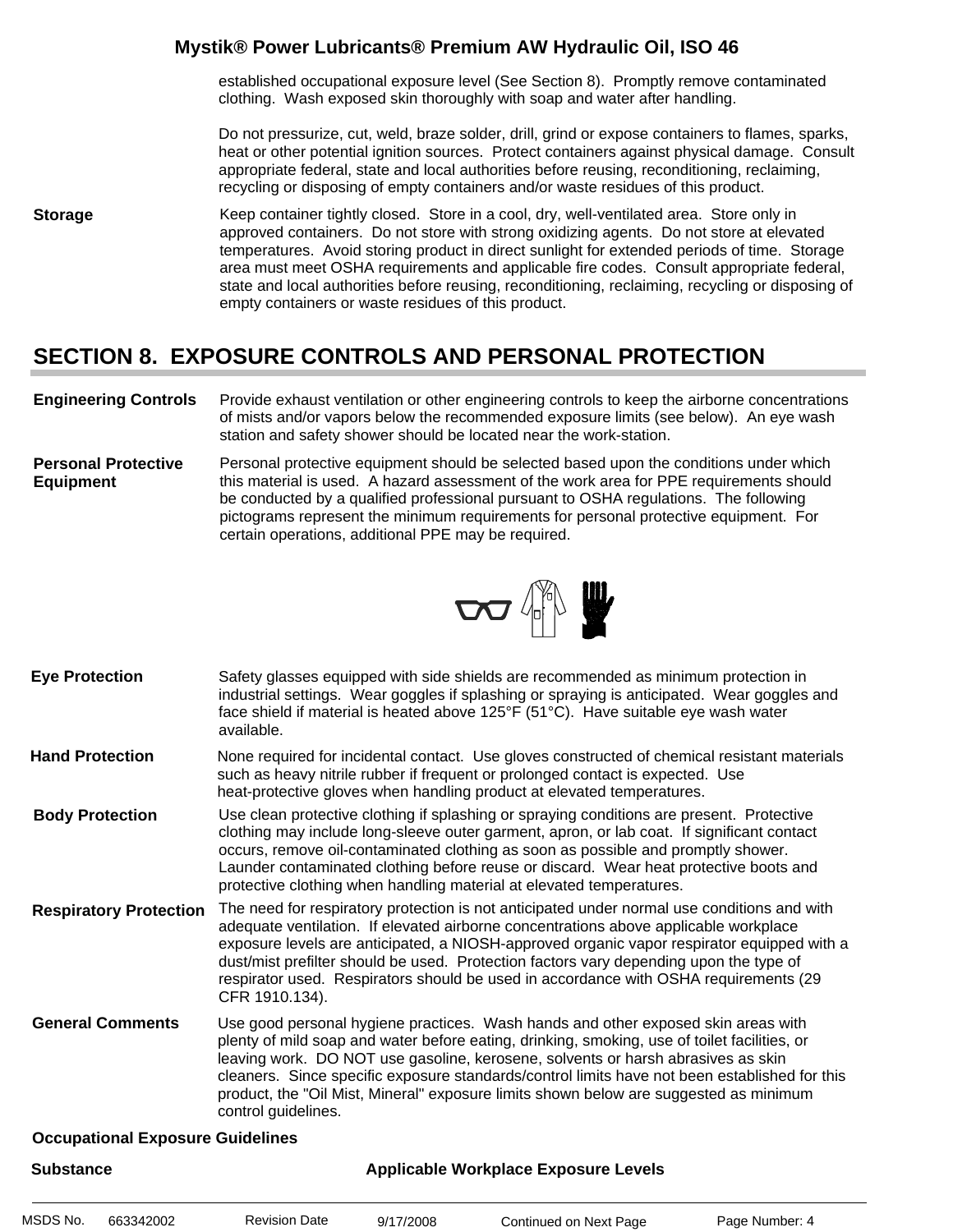Oil Mist, Mineral **ACGIH (United States).** ACGIH (United States). TWA: 5 mg/m $3$  STEL: 10 mg/m3 **OSHA (United States).** TWA:  $5 \text{ mg/m}^3$ 

#### **SECTION 9. PHYSICAL AND CHEMICAL PROPERTIES (TYPICAL)**

| <b>Physical State</b>                  | Liquid.                                                                                                                                            | Color | Light amber       |                                        | Odor                    | Mild petroleum odor |
|----------------------------------------|----------------------------------------------------------------------------------------------------------------------------------------------------|-------|-------------------|----------------------------------------|-------------------------|---------------------|
| <b>Specific Gravity</b>                | $0.87$ (Water = 1)                                                                                                                                 | рH    | Not applicable    |                                        | Vapor<br><b>Density</b> | $>1$ (Air = 1)      |
| <b>Boiling Range</b>                   | Not available.                                                                                                                                     |       |                   | <b>Point</b>                           | <b>Melting/Freezing</b> | Not available.      |
| <b>Vapor Pressure</b>                  | <0.001 kPa (<0.01 mm Hg) (at $20^{\circ}$ C)                                                                                                       |       | <b>Volatility</b> |                                        | Negligible volatility.  |                     |
| Solubility in<br>Water                 | Negligible solubility in cold water.                                                                                                               |       |                   | <b>Viscosity</b><br>(cSt $@$ 40 $°C$ ) |                         | 47                  |
| <b>Flash Point</b>                     | Open cup: 220°C (428°F) (Cleveland.).                                                                                                              |       |                   |                                        |                         |                     |
| <b>Additional</b><br><b>Properties</b> | Gravity, $^{\circ}$ API (ASTM D287) = 30.4 @ 60 $^{\circ}$ F<br>Density = $7.28$ Lbs/gal.<br>Viscosity (ASTM D2161) = 240 SUS $@$ 100 $^{\circ}$ F |       |                   |                                        |                         |                     |

### **SECTION 10. STABILITY AND REACTIVITY**

| <b>Chemical Stability</b>                                   | Stable.                                        | Hazardous Polymerization Not expected to occur.                                          |
|-------------------------------------------------------------|------------------------------------------------|------------------------------------------------------------------------------------------|
| <b>Conditions to Avoid</b>                                  |                                                | Keep away from extreme heat, sparks, open flame, and strongly oxidizing conditions.      |
| <b>Materials</b><br>Incompatibility                         | Strong oxidizers.                              |                                                                                          |
| <b>Hazardous</b><br><b>Decomposition</b><br><b>Products</b> | products identified in Section 5 of this MSDS. | No additional hazardous decomposition products were identified other than the combustion |

### **SECTION 11. TOXICOLOGICAL INFORMATION**

**For other health-related information, refer to the Emergency Overview on Page 1 and the Hazards Identification in Section 3 of this MSDS.**

| <b>Toxicity Data</b> | Highly-refined petroleum lubricant oils |                                                             |  |  |
|----------------------|-----------------------------------------|-------------------------------------------------------------|--|--|
|                      | ORAL (LD50):<br>DERMAL (LD50):          | Acute: $>5000$ mg/kg [Rat].<br>Acute: >2000 mg/kg [Rabbit]. |  |  |
|                      |                                         |                                                             |  |  |

Mineral oil mists derived from highly refined oils are reported to have low acute and sub-acute toxicities in animals. Effects from single and short-term repeated exposures to high concentrations of mineral oil mists well above applicable workplace exposure levels include lung inflammatory reaction, lipoid granuloma formation and lipoid pneumonia. In acute and sub-acute studies involving exposures to lower concentrations of mineral oil mists at or near current work place exposure levels produced no significant toxicological effects. In long term studies (up to two years) no carcinogenic effects have been reported in any animal species tested.

#### **Hydraulic oil**:

Repeated or prolonged skin contact with certain hydraulic oils can cause mild skin irritation characterized by drying, cracking (dermatitis) or oil acne. Injection under the skin, in muscle or into the blood stream can cause irritation, inflammation, swelling, fever, and systemic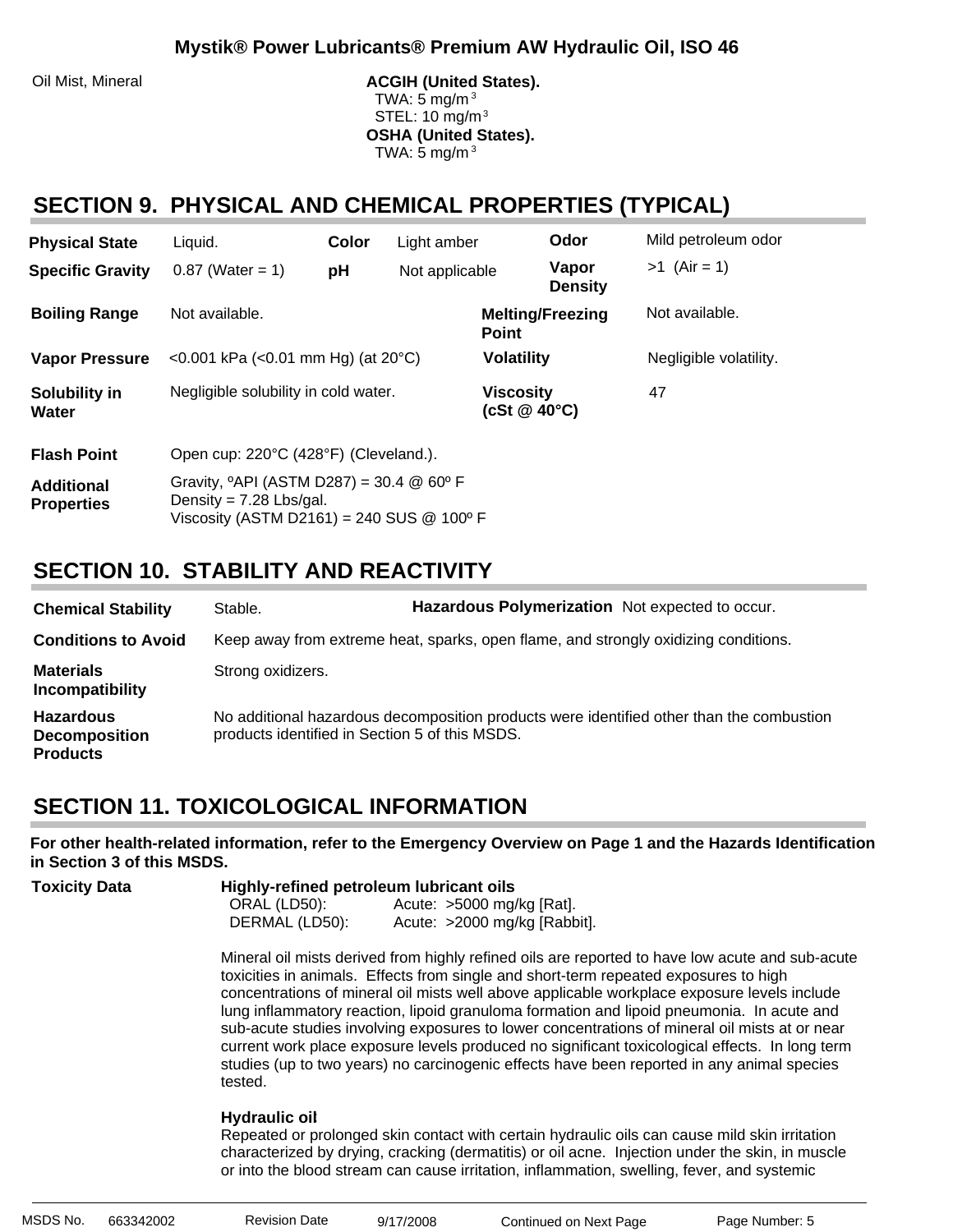effects, including mild central nervous system depression. Injection of pressurized hydrocarbons can cause severe, permanent tissue damage.

#### **SECTION 12. ECOLOGICAL INFORMATION**

Analysis for ecological effects has not been conducted on this product. However, if spilled, this product and any contaminated soil or water may be harmful to human, animal, and aquatic life. Also, the coating action associated with petroleum and petroleum products can be harmful or fatal to aquatic life and waterfowl. **Ecotoxicity**

Biodegradability: Inherently biodegradable in aerobic conditions. **Environmental Fate**

Partition Coefficient (log Kow): >6 (based on similar materials)

Photodegradation: Based on similar materials, this product will have little or no tendency to partition to air. Hydrocarbons from this product which do partition to air are expected to rapidly photodegrade.

Stability in Water: Not readily susceptible to hydrolysis under aquatic conditions.

Distribution: Principally to soil and sediment. Petroleum-based (mineral) lubricating oils normally will float on water. In stagnant or slow-flowing waterways, an oil layer can cover a large surface area. As a result, this oil layer might limit or eliminate natural atmospheric oxygen transport into the water. With time, if not removed, oxygen depletion in the waterway may be sufficient to cause a fish kill or create an anaerobic environment.

#### **SECTION 13. DISPOSAL CONSIDERATIONS**

**Hazard characteristic and regulatory waste stream classification can change with product use. Accordingly, it is the responsibility of the user to determine the proper storage, transportation, treatment and/or disposal methodologies for spent materials and residues at the time of disposition.**

> Conditions of use may cause this material to become a "hazardous waste", as defined by federal or state regulations. It is the responsibility of the user to determine if the material is a "hazardous waste" at the time of disposal. Transportation, treatment, storage, and disposal of waste material must be conducted in accordance with RCRA regulations (see 40 CFR 260 through 40 CFR 271). State and/or local regulations may be more restrictive. Contact your regional US EPA office for guidance concerning case specific disposal issues. Empty drums and pails retain residue. DO NOT pressurize, cut, weld, braze, solder, drill, grind, or expose this product's empty container to heat, flame, or other ignition sources. DO NOT attempt to clean it. Empty drums and pails should be drained completely, properly bunged or sealed, and promptly sent to a reconditioner.

#### **SECTION 14. TRANSPORT INFORMATION**

**The shipping description below may not represent requirements for all modes of transportation, shipping methods or locations outside of the United States.**

| <b>US DOT Status</b>        | Not regulated by the U.S. Department of Transportation as a hazardous material. |                      |                 |
|-----------------------------|---------------------------------------------------------------------------------|----------------------|-----------------|
| <b>Proper Shipping Name</b> | Not regulated.                                                                  |                      |                 |
| <b>Hazard Class</b>         | Not regulated.                                                                  | <b>Packing Group</b> | Not applicable. |
|                             |                                                                                 | <b>UN/NA Number</b>  | Not regulated.  |
| <b>Reportable Quantity</b>  | A Reportable Quantity (RQ) has not been established for this material.          |                      |                 |
| Placard(s)                  |                                                                                 |                      |                 |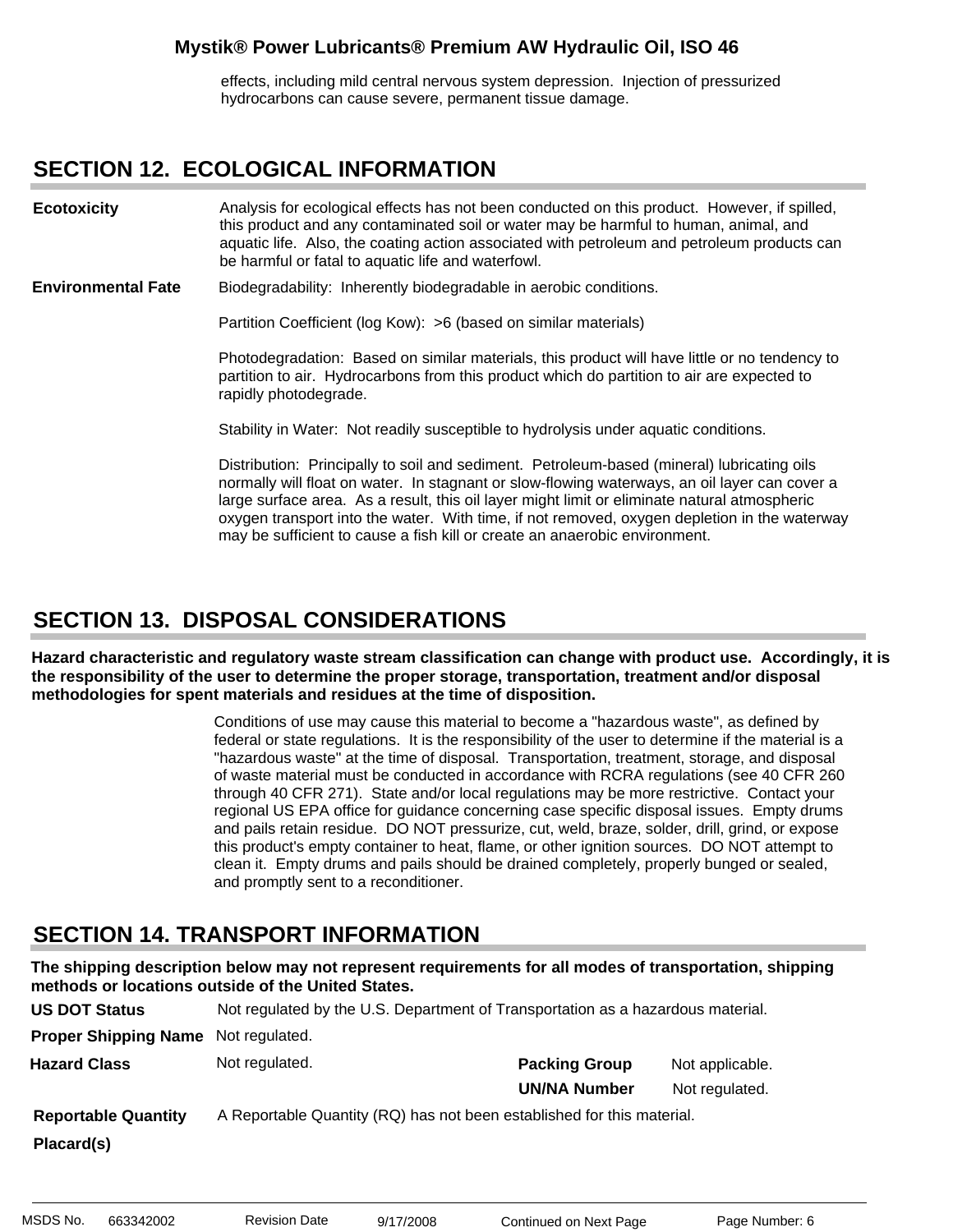

**Emergency Response Guide No.** Not applicable.

**MARPOL III Status**

Not a DOT "Marine Pollutant" per 49 CFR 171.8.

**Oil:** The product(s) represented by this MSDS is (are) regulated as "oil" under 49 CFR Part 130. Shipments by rail or highway in packaging having a capacity of 3500 gallons or more or in a quantity greater 42,000 gallons are subject to these requirements. In addition, mixtures containing 10% or more of this product may be subject to these requirements.

### **SECTION 15. REGULATORY INFORMATION**

| <b>TSCA Inventory</b>                                                          | This product and/or its components are listed on the Toxic Substances Control Act (TSCA)<br>inventory.                                                                                                                                                                                                                                                                                                                                                                                                                                                                                                                                                              |
|--------------------------------------------------------------------------------|---------------------------------------------------------------------------------------------------------------------------------------------------------------------------------------------------------------------------------------------------------------------------------------------------------------------------------------------------------------------------------------------------------------------------------------------------------------------------------------------------------------------------------------------------------------------------------------------------------------------------------------------------------------------|
| <b>SARA 302/304</b><br><b>Emergency Planning</b><br>and Notification           | The Superfund Amendments and Reauthorization Act of 1986 (SARA) Title III requires<br>facilities subject to Subparts 302 and 304 to submit emergency planning and notification<br>information based on Threshold Planning Quantities (TPQs) and Reportable Quantities<br>(RQs) for "Extremely Hazardous Substances" listed in 40 CFR 302.4 and 40 CFR 355. No<br>components were identified.                                                                                                                                                                                                                                                                        |
| SARA 311/312 Hazard<br><b>Identification</b>                                   | The Superfund Amendments and Reauthorization Act of 1986 (SARA) Title III requires<br>facilities subject to this subpart to submit aggregate information on chemicals by "Hazard<br>Category" as defined in 40 CFR 370.2. This material would be classified under the following<br>hazard categories:<br>No SARA 311/312 hazard categories identified.                                                                                                                                                                                                                                                                                                              |
| <b>SARA 313 Toxic</b><br><b>Chemical Notification</b><br>and Release Reporting | This product contains the following components in concentrations above de minimis levels<br>that are listed as toxic chemicals in 40 CFR Part 372 pursuant to the requirements of Section<br>313 of SARA: No components were identified.                                                                                                                                                                                                                                                                                                                                                                                                                            |
| <b>CERCLA</b>                                                                  | The Comprehensive Environmental Response, Compensation, and Liability Act of 1980<br>(CERCLA) requires notification of the National Response Center concerning release of<br>quantities of "hazardous substances" equal to or greater than the reportable quantities (RQ's)<br>listed in 40 CFR 302.4. As defined by CERCLA, the term "hazardous substance" does not<br>include petroleum, including crude oil or any fraction thereof which is not otherwise<br>specifically designated in 40 CFR 302.4. Chemical substances present in this product or<br>refinery stream that may be subject to this statute are:<br>Zinc and Zinc Compounds, Concentration: <1% |
| <b>Clean Water Act</b><br>(CWA)                                                | This material is classified as an oil under Section 311 of the Clean Water Act (CWA) and the<br>Oil Pollution Act of 1990 (OPA). Discharges or spills which produce a visible sheen on waters<br>of the United States, their adjoining shorelines, or into conduits leading to surface waters must<br>be reported to the EPA's National Response Center at (800) 424-8802.                                                                                                                                                                                                                                                                                          |
| <b>California</b><br><b>Proposition 65</b>                                     | This material may contain the following components which are known to the State of California<br>to cause cancer, birth defects or other reproductive harm, and may be subject to the<br>requirements of California Proposition 65 (CA Health & Safety Code Section 25249.5):<br>Toluene: <0.001%<br>Ethyl acrylate: <0.0005%                                                                                                                                                                                                                                                                                                                                       |
| <b>New Jersey</b><br><b>Right-to-Know Label</b>                                | Petroleum Oil (Hydraulic Oil)                                                                                                                                                                                                                                                                                                                                                                                                                                                                                                                                                                                                                                       |
| <b>Additional Remarks</b>                                                      | No additional regulatory remarks.                                                                                                                                                                                                                                                                                                                                                                                                                                                                                                                                                                                                                                   |